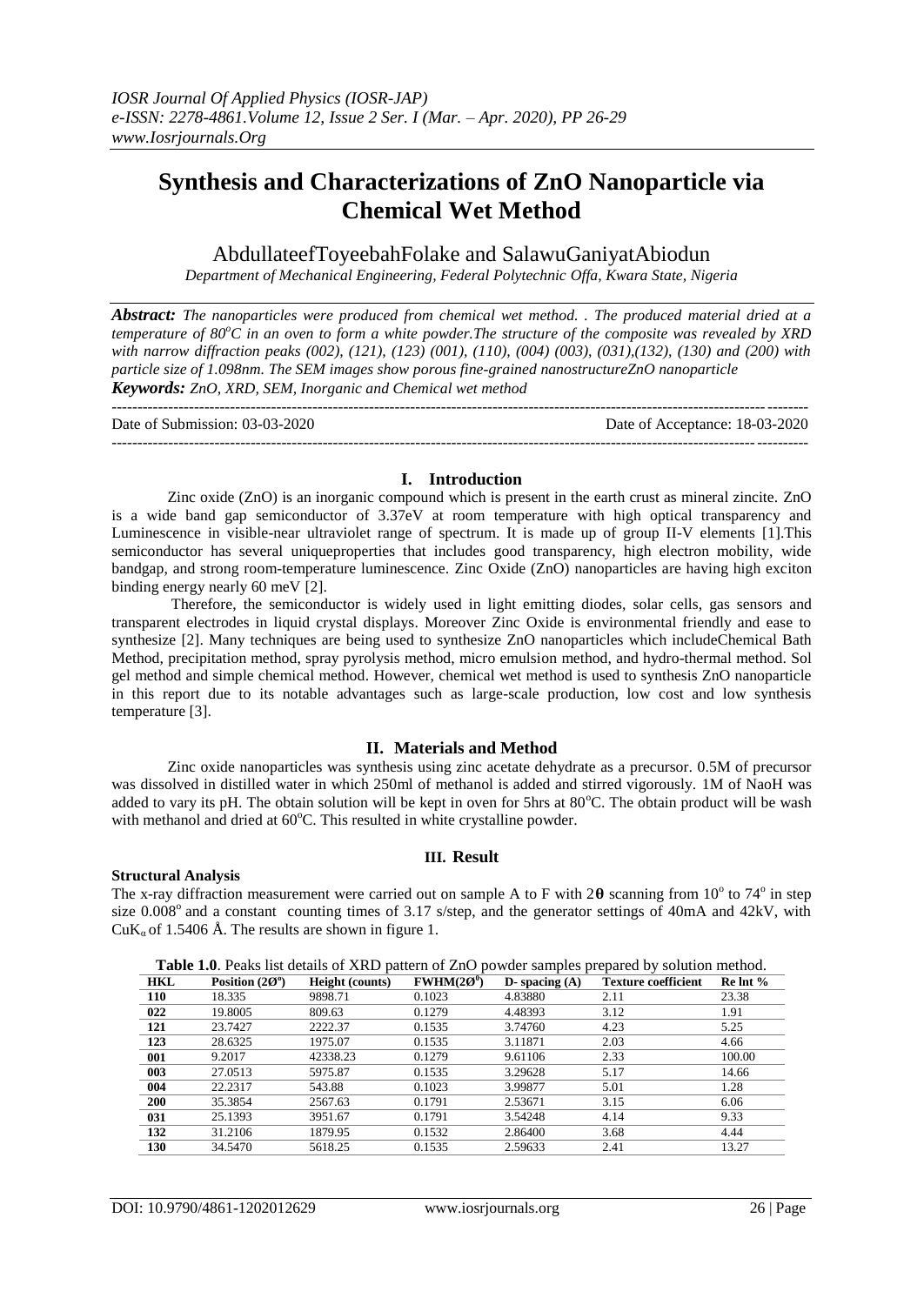The lattice parameters  $a=b$  and  $c$  for hexagonal crystal structure of ZnO was calculated from the observed values of 2θ using d values (interplanar spacing) for the hexagonal structure

$$
\frac{1}{a^2} = \frac{4}{3} \left( \frac{h^2 + hk + k^2}{a^2} \right) + \frac{l^2}{c^2} \dots - 1
$$

Where d is inter atomic spacing which can be calculated using equation 2:

$$
d=\frac{\lambda}{2\sin\theta} \dots \dots \dots \dots \dots \dots \dots \dots \dots \dots \dots 2
$$

*a* and *c* can be calculated using equation 3 and 4 respectively[4].

$$
a = \frac{\lambda}{\sqrt{3}\sin\theta} \sqrt{h^2 + hk + k^2}
$$
............3  

$$
c = \frac{\lambda}{2\sin\theta} l
$$
............4

The average crystal size was calculated to be 1.098nmby using equation 6

$$
D=\frac{k\lambda}{\beta cos\theta}.
$$

Where k is the crystallite shape factor (constant) with approximation to 0.9, D is the crystal size (in Å),  $\lambda$  is wavelength (1.54060 Å), β is full width at half maximum (FWHM in radian) and θ is the Bragg diffraction angle[5].

The preferential crystal orientation can be obtained from the texture coefficient  $T_c$ , which is given by the equation 7[6].

$$
T_{c(hkl)} = \frac{I_{(hkl)}}{I_{r(hkl)}} \left(\frac{1}{n} \sum \frac{I_{(hkl)}}{I_{r(hkl)}}\right)^{-1} \dots \dots .7
$$

Where  $T_{c(hkl)}$  is the texture coefficient,  $I_{(hkl)}$  is the XRD intensity, n is the number of diffraction peaks considered and  $I_{r(hkl)}$  is the standard intensity of the plane which is taken from reference data[7].



**Figure 1:** XRD pattern of ZnO

#### **Morphological Analysis**

The Scanning Electron Microscope (SEM) (Hitachi X650) equipped with Energy Dispersive Spectroscopy to reveal the morphological features and elemental composition of GLG structure. The instrument operated at a voltage of 20 kV while the image was captured using voltage acceleration of 5 kV to reduce charge accumulation to the sample.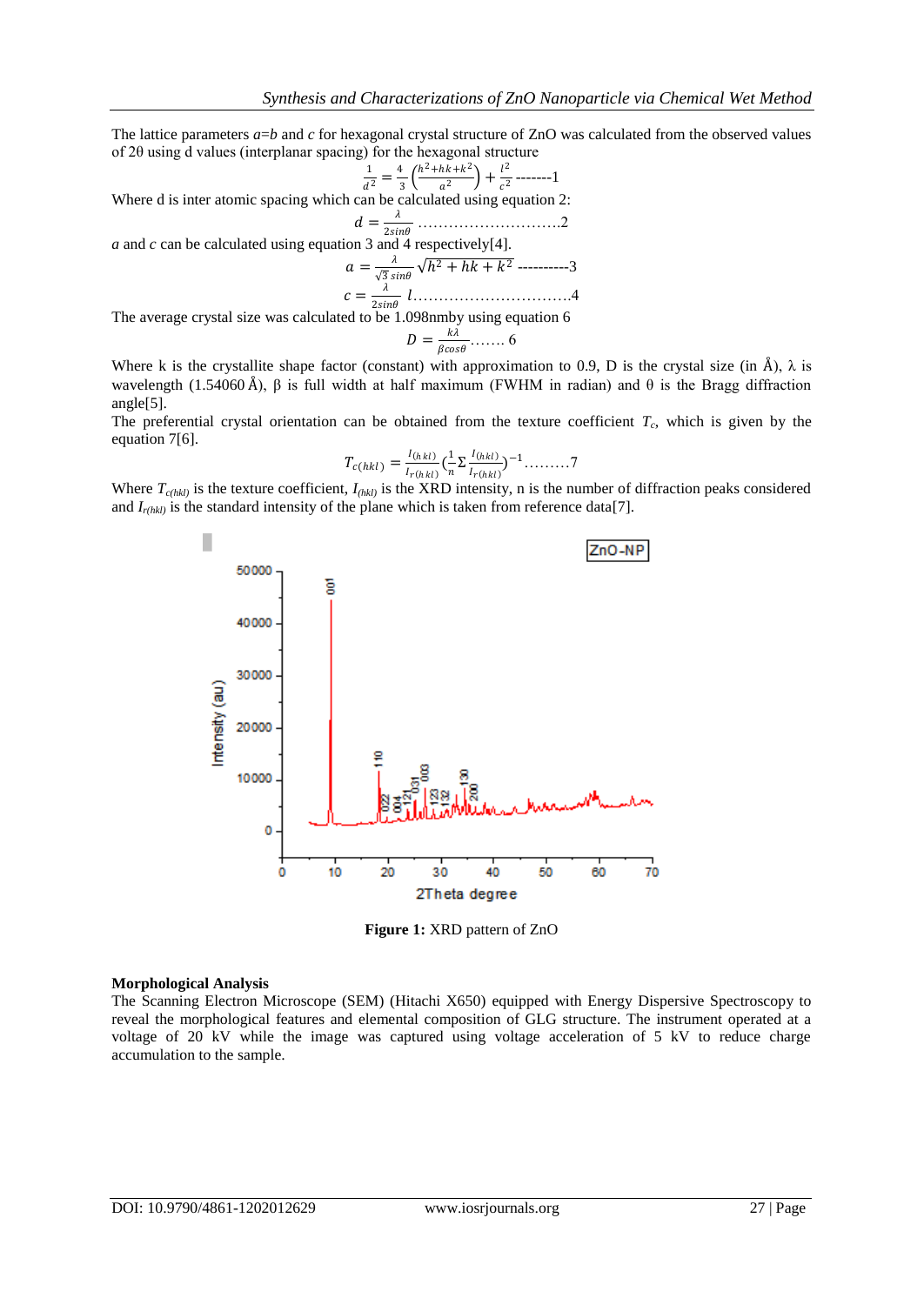

**Figure 2: Scanning electron microscopic image of synthesized ZnOnano structures**

# **Optical Analysis**

Avantes UV-Visible Spectrophotometer was used to determine the Absorbance A and Transmittance T at SHESTCO, Abuja, Nigeria.



**Figure 4: Transmittance vs Wavelength**